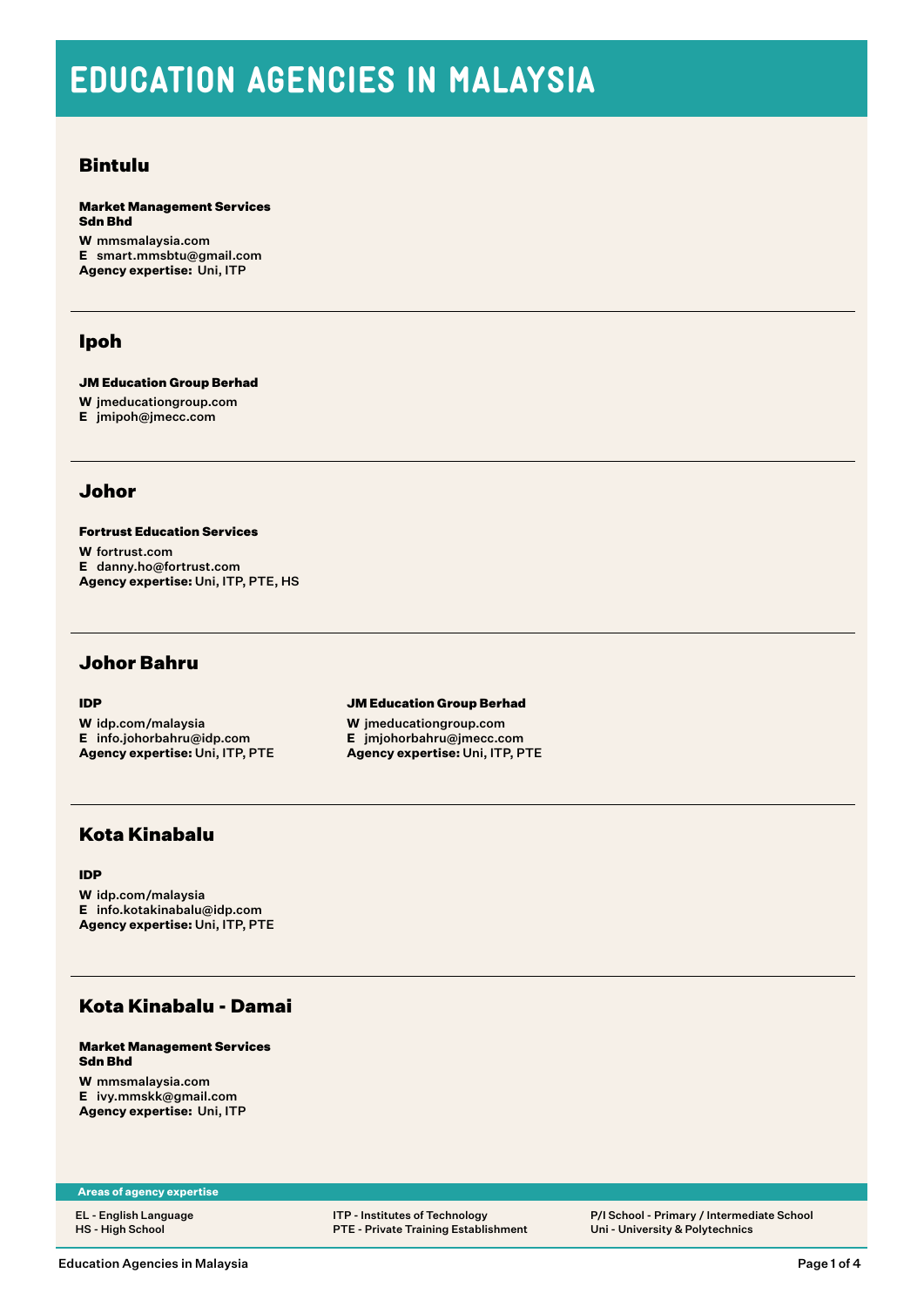# Kota Kinabalu - Likas

Market Management Services Sdn Bhd **W** [mmsmalaysia.com](http://mmsmalaysia.com)

**E** [ivy.mmskk@gmail.com](mailto:ivy.mmskk@gmail.com) **Agency expertise:** Uni, ITP

### Kuala Lumpur

#### IDP

**W** [idp.com/malaysia](http://idp.com/malaysia) **E** [info.kualalumpur@idp.com](mailto:info.kualalumpur@idp.com) **Agency expertise:** Uni, ITP, PTE

#### JM Education Group Berhad **W** [jmeducationgroup.com](http://jmeducationgroup.com) **E** [jmcheras@jmecc.com](mailto:jmcheras@jmecc.com) **Agency expertise:** Uni, ITP, PTE

IDP **W** [idp.com/malaysia](http://idp.com/malaysia) **Agency expertise:** Uni, ITP, PTE

JM Education Group Berhad **W** [jmeducationgroup.com](http://jmeducationgroup.com) **E** [jmsrihartamas@jmecc.com](mailto:jmsrihartamas@jmecc.com) **Agency expertise:** Uni, ITP, PTE iEducare Services

**W** [ieducare.my](http://ieducare.my) **E** [student.enquiry@ieducare.com.my](mailto:student.enquiry@ieducare.com.my)

# Kuching

### IDP

**W** [idp.com/malaysia](http://idp.com/malaysia) **E** [info.kuching@idp.com](mailto:info.kuching@idp.com) **Agency expertise:** Uni, ITP, PTE

#### Market Management Services Sdn Bhd

**W** [mmsmalaysia.com/](http://mmsmalaysia.com/) **E** [may.tan@mmsmalaysia.com](mailto:may.tan@mmsmalaysia.com) **Agency expertise:** Uni, ITP

#### RAVEN Education Services

**W** [raveneducation.com](http://raveneducation.com) **E** [raventsb@gmail.com](mailto:raventsb@gmail.com) **Agency expertise:** Uni

# Labuan

Market Management Services S dn Bhd

**W** [mmsmalaysia.com/](http://mmsmalaysia.com/) **E** [woochinwah@gmail.com](mailto:woochinwah@gmail.com) **Agency expertise:** Uni, ITP

# Miri

Market Management Services Sdn Bhd **W** [mmsmalaysia.com/](http://mmsmalaysia.com/) **E** [inghui@mmsmalaysia.com](mailto:inghui@mmsmalaysia.com)

# Negeri Sembilan

**Agency expertise:** Uni, ITP

### Selset Education Centre Sdn Bhd

**W** [selset-newzealand.com](http://selset-newzealand.com) **E** [mail@selset-edu.com](mailto:mail@selset-edu.com) **Agency expertise:** Uni, ITP, PTE, HS, P/I School

#### **Areas of agency expertise**

EL - English Language HS - High School

ITP - Institutes of Technology PTE - Private Training Establishment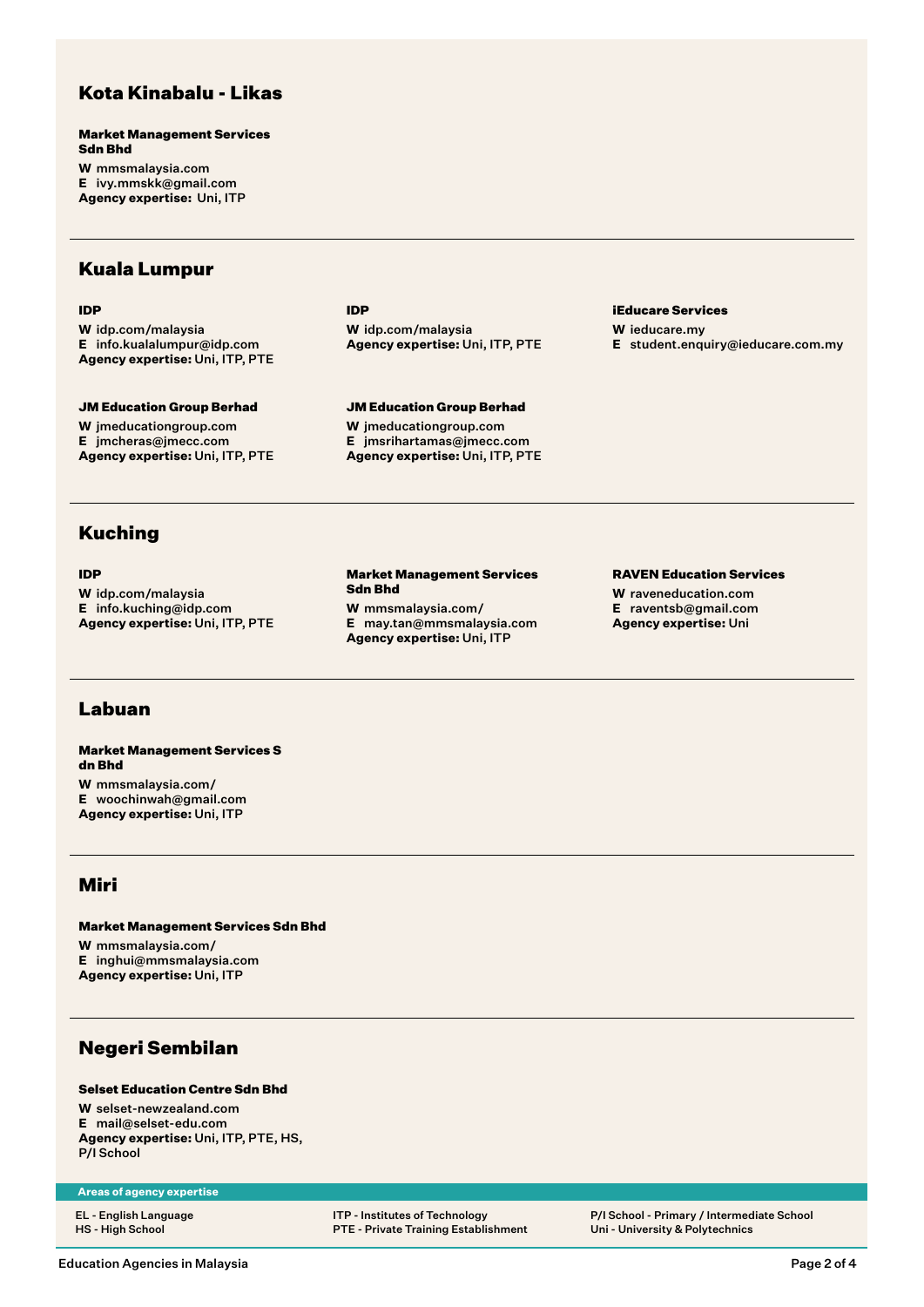# Penang

### JM Education Group Berhad

**W** [jmeducationgroup.com](http://jmeducationgroup.com) **E** [jm@jmecc.com](mailto:jm@jmecc.com) **Agency expertise:** Uni, ITP, PTE, HS, P/I School

#### Selset Education Centre Sdn Bhd

**W** [selset-newzealand.com](http://selset-newzealand.com) **E** [mail@selset-edu.com](mailto:mail@selset-edu.com) **Agency expertise:** Uni, ITP, PTE, HS, P/I School

#### IDP

**W** [idp.com/malaysia](http://idp.com/malaysia) **E** [info.penang@idp.com](mailto:info.penang@idp.com) **Agency expertise:** Uni, ITP, PTE

# Petaling Jaya

#### JM Education Group Berhad

**W** [jmeducationgroup.com](http://jmeducationgroup.com)

**E** [jmpetalingjaya@jmecc.com](mailto:jmpetalingjaya@jmecc.com) **Agency expertise:** Uni, ITP, PTE, HS, P/I **School** 

#### Sukanya Consulting Services

- **W** [sukanya-consulting.com/](http://sukanya-consulting.com/)
- **E** [sukanya-dhanarajan@sukanya-con](mailto:sukanya-dhanarajan@sukanya-consulting.com)[sulting.com](mailto:sukanya-dhanarajan@sukanya-consulting.com)
- **Agency expertise:** Uni

### Sandakan

Market Management Services Sdn Bhd **W** [mmsmalaysia.com/](http://mmsmalaysia.com/)

**E** [margaret.mmssdk@gmail.com](mailto:margaret.mmssdk@gmail.com) **Agency expertise:** Uni, ITP

### **Selangor**

### Selset Education Centre Sdn Bhd

**W** [selset-newzealand.com](http://selset-newzealand.com) **E** [mail@selset-edu.com](mailto:mail@selset-edu.com) **Agency expertise:** Uni, ITP, PTE, HS, P/I School

# Sibu

Market Management Services Sdn Bhd **W** [mmsmalaysia.com/](http://mmsmalaysia.com/)

**E** [mmssibu@gmail.com](mailto:mmssibu@gmail.com) **Agency expertise:** Uni, ITP

# Skudai

### JM Education Group Berhad

**W** [jmeducationgroup.com](http://jmeducationgroup.com) **E** [jmskudai@jmecc.com](mailto:jmskudai@jmecc.com) **Agency expertise:** Uni, ITP, PTE, HS, P/I School

**Areas of agency expertise**

EL - English Language HS - High School

ITP - Institutes of Technology PTE - Private Training Establishment